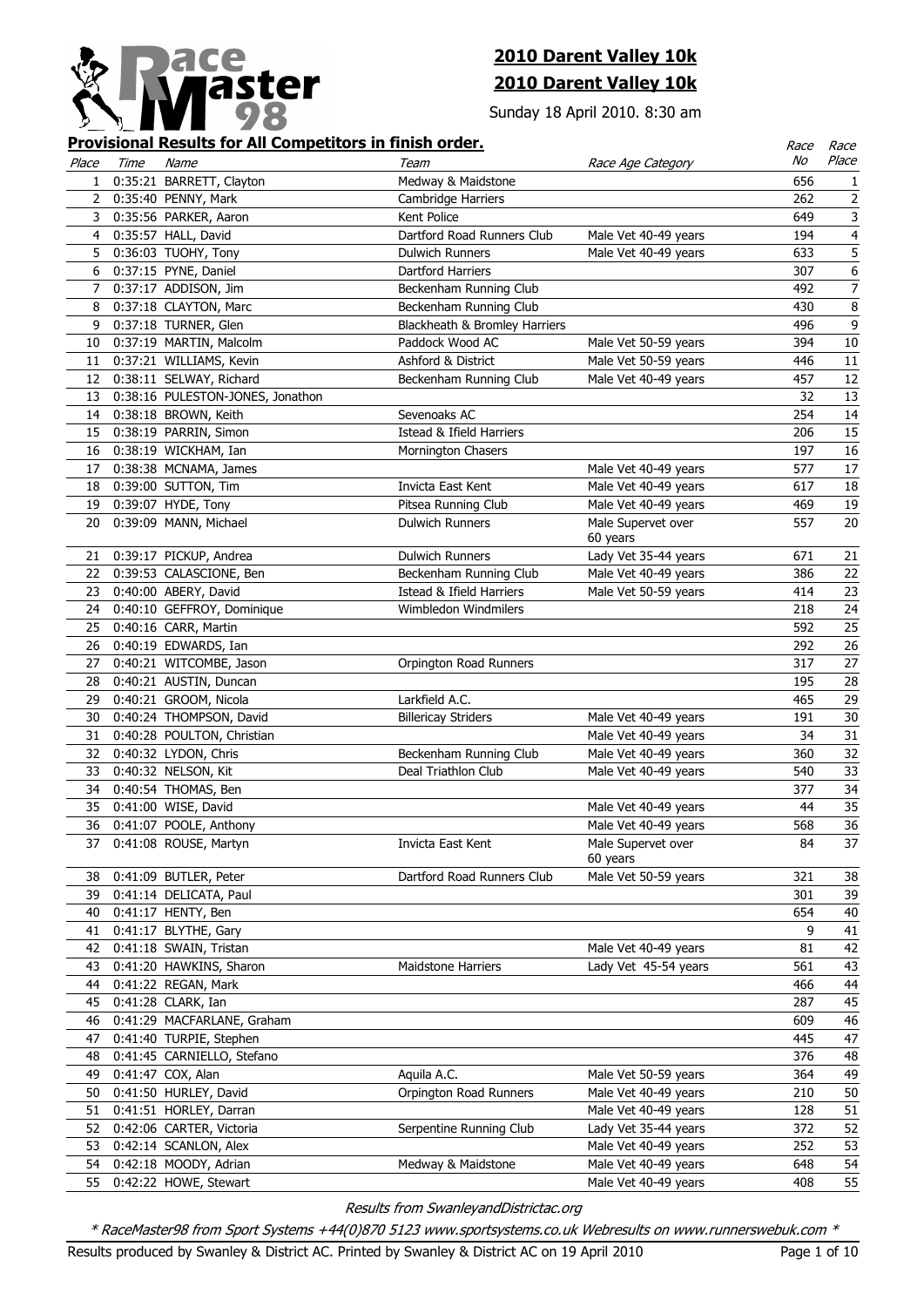|       |      | <b>Provisional Results for All Competitors in finish order.</b> |                                                  |                                | Race | Race   |
|-------|------|-----------------------------------------------------------------|--------------------------------------------------|--------------------------------|------|--------|
| Place | Time | Name                                                            | Team                                             | Race Age Category              | No   | Place  |
| 56    |      | 0:42:24 FORD, Mark                                              |                                                  | Male Vet 40-49 years           | 265  | 56     |
| 57    |      | 0:42:26 NORMAN, Phillip                                         |                                                  | Male Vet 50-59 years           | 460  | 57     |
| 58    |      | 0:42:28 DAY, Paul S                                             |                                                  |                                | 279  | 58     |
| 59    |      | 0:42:32 WELCH, Stuart                                           |                                                  | Male Vet 40-49 years           | 628  | 59     |
| 60    |      | 0:42:34 VAN DEELEN, Jennifer                                    | <b>Canterbury Harriers</b>                       | Lady Vet 35-44 years           | 236  | 60     |
| 61    |      | 0:42:37 BUTTON, Steve                                           |                                                  | Male Vet 40-49 years           | 644  | 61     |
| 62    |      | 0:42:40 OLIVER, Cara                                            | Dartford Harriers                                | Lady Vet 35-44 years           | 653  | 63     |
| 63    |      | 0:42:40 DUREY, Anthony                                          | Dartford Harriers                                | Male Vet 40-49 years           | 651  | 64     |
| 64    |      | 0:42:42 RAGGAT, Winston                                         |                                                  |                                | 132  | 65     |
| 65    |      | 0:42:44 SMITH, Mark                                             |                                                  | Male Vet 40-49 years           | 276  | 66     |
| 66    |      | 0:42:44 HALL, Alex                                              | Cambridge Harriers                               | Male Vet 50-59 years           | 326  | 67     |
| 67    |      | 0:42:44 BILLINGTON, Steve                                       | Vigo Runners                                     | Male Vet 40-49 years           | 488  | 68     |
| 68    |      | 0:42:57 FOSTER, Mark                                            | <b>Dulwich Runners</b>                           | Male Vet 40-49 years           | 332  | 69     |
| 69    |      | 0:43:02 ROBSON, Mark                                            |                                                  | Male Vet 40-49 years           | 113  | 70     |
| 70    |      | 0:43:07 PYLE, David                                             |                                                  | Male Vet 50-59 years           | 663  | 71     |
| 71    |      | 0:43:13 CLARK, Ian                                              |                                                  |                                | 375  | 72     |
| 72    |      | 0:43:27 EDWARDS, Scott                                          |                                                  |                                | 420  | 73     |
| 73    |      | 0:43:29 ANDERSON, Laura                                         | Dartford Road Runners Club                       |                                | 652  | 74     |
| 74    |      | 0:43:36 TALBOT ROSNER, Vicky                                    | Invicta East Kent                                | Lady Vet 45-54 years           | 618  | 75     |
| 75    |      | 0:43:36 GERMAN, Paul                                            |                                                  | Male Vet 40-49 years           | 341  | 76     |
|       |      | 76 0:43:39 WENMAN, Barbara                                      | Canterbury Harriers                              | Lady Vet 45-54 years           | 336  | 77     |
| 77    |      | 0:43:44 WENMAN, Mark                                            | <b>Canterbury Harriers</b>                       | Male Vet 50-59 years           | 337  | 78     |
| 78    |      | 0:43:44 JACKSON, Garry                                          |                                                  |                                | 196  | 79     |
|       |      | 79 0:43:46 JONES, David                                         |                                                  | Male Vet 40-49 years           | 676  | $80\,$ |
|       |      | 80 0:43:48 NICHOLS, David                                       |                                                  |                                | 455  | 81     |
|       |      | 81 0:43:49 MATTHEWS, Stephen                                    |                                                  | Male Vet 50-59 years           | 451  | 82     |
| 82    |      | 0:44:00 EASTON, Danny                                           | Orpington Road Runners                           | Male Vet 40-49 years           | 412  | 83     |
| 83    |      | 0:44:01 SPONG, Sue                                              |                                                  |                                | 42   | 84     |
| 84    |      | 0:44:03 WHITE, Michael                                          | Havering 90 Joggers<br><b>Maidstone Harriers</b> | Lady Vet 45-54 years           | 477  | 85     |
|       |      |                                                                 |                                                  | Male Vet 40-49 years           |      |        |
| 85    |      | 0:44:04 VERO, Richard                                           | <b>Plumstead Runners</b>                         | Male Vet 50-59 years           | 362  | 86     |
| 86    |      | 0:44:04 GARRETT, Helen                                          | Beckenham Running Club                           | Lady Vet 45-54 years           | 583  | 87     |
| 87    |      | 0:44:06 CHAPPELL, Daniel                                        |                                                  |                                | 333  | 88     |
| 88    |      | 0:44:08 ABOUSSELAM, Mike                                        | Orpington Road Runners                           | Male Vet 50-59 years           | 464  | 89     |
| 89    |      | 0:44:15 BUCK, Victoria                                          |                                                  | Lady Vet 35-44 years           | 458  | $90\,$ |
| 90    |      | 0:44:18 BOOTH, Paul                                             | Beckenham Running Club                           | Male Vet 40-49 years           | 359  | 91     |
| 91    |      | 0:44:30 CAMERON, Ray                                            |                                                  |                                | 205  | 92     |
| 92    |      | 0:44:31 PAYNE, James                                            |                                                  | Male Vet 40-49 years           | 497  | 93     |
| 93    |      | 0:44:33 LOBLEY, David                                           | Sevenoaks AC                                     | Male Vet 40-49 years           | 479  | 94     |
| 94    |      | 0:44:35 HORLOCK, Tony                                           |                                                  | Male Vet 40-49 years           | 576  | 95     |
|       |      | 95 0:44:37 LAY, Andrew                                          |                                                  | Male Vet 40-49 years           | 632  | 96     |
| 96    |      | 0:44:40 DUKE, Keith                                             | Tunbridge Wells Harriers                         | Male Vet 50-59 years           | 490  | 97     |
| 97    |      | 0:44:44 BERNS, Elizabeth                                        | Larkfield A.C.                                   |                                | 518  | 98     |
| 98    |      | 0:44:49 SHARP, Gavin                                            |                                                  | Male Vet 50-59 years           | 600  | 99     |
| 99    |      | 0:44:49 CUTTS, Nigel                                            |                                                  |                                | 162  | 100    |
| 100   |      | 0:44:51 HEMMING, Neil                                           |                                                  |                                | 151  | 101    |
| 101   |      | 0:44:53 LINFORD, Ben                                            |                                                  |                                | 65   | 102    |
| 102   |      | 0:45:01 MASON, Mike                                             | Sutton & District                                |                                | 667  | 103    |
| 103   |      | 0:45:08 BASTABLE, Jill                                          | Sevenoaks AC                                     | Lady Vet 35-44 years           | 370  | 104    |
| 104   |      | 0:45:11 PHELPS, William                                         | Aquila A.C.                                      | Male Vet 50-59 years           | 475  | 105    |
| 105   |      | 0:45:18 BARNETT, Sharon                                         | Maidstone Harriers                               | Lady Vet 35-44 years           | 30   | 106    |
| 106   |      | 0:45:20 DUNGATE, Keith                                          | Cambridge Harriers                               | Male Supervet over<br>60 years | 320  | 107    |
| 107   |      | 0:45:27 RIDOUT, Glen                                            | Dartford Road Runners Club                       | Male Vet 50-59 years           | 212  | 108    |
| 108   |      | 0:45:27 DELLOW, Chris                                           | Dartford Road Runners Club                       | Male Vet 50-59 years           | 387  | 109    |
| 109   |      | 0:45:28 KING, Steve                                             | Thanet Road Runners AC                           | Male Vet 40-49 years           | 318  | 110    |
| 110   |      | 0:45:34 SHAKER, Sasha                                           |                                                  |                                | 72   | 111    |
| 111   |      | 0:45:39 FAIRFULL, Jamie                                         | <b>Tiptree Road Runners</b>                      |                                | 453  | 112    |
| 112   |      | 0:45:41 WINCH, Kevin                                            | Bexley Athletic Club                             | Male Vet 40-49 years           | 289  | 113    |
| 113   |      | 0:45:43 OSBORNE, Ed                                             | Beckenham Running Club                           |                                | 355  | 114    |
| 114   |      | 0:45:47 RATCLIFFE, Sarah                                        | Orpington Road Runners                           | Lady Vet 35-44 years           | 463  | 115    |

\* RaceMaster98 from Sport Systems +44(0)870 5123 www.sportsystems.co.uk Webresults on www.runnerswebuk.com \*

Results produced by Swanley & District AC. Printed by Swanley & District AC on 19 April 2010 Page 2 of 10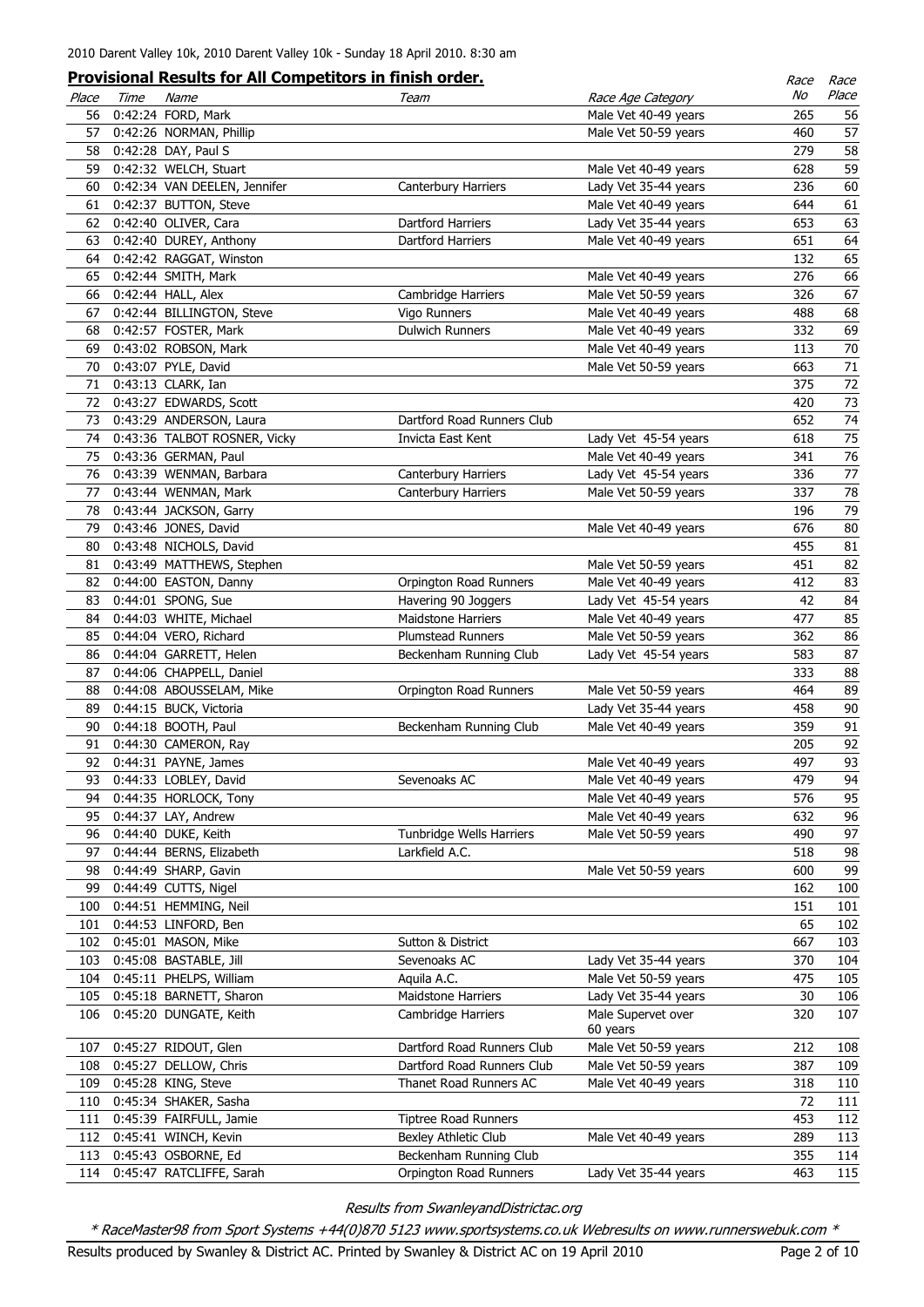|       |      | <b>Provisional Results for All Competitors in finish order.</b> |                          |                                | Race | Race  |
|-------|------|-----------------------------------------------------------------|--------------------------|--------------------------------|------|-------|
| Place | Time | Name                                                            | Team                     | Race Age Category              | No   | Place |
| 115   |      | 0:45:49 LAY, Robert                                             |                          |                                | 631  | 116   |
| 116   |      | 0:45:50 TUERENA, Jon                                            |                          |                                | 281  | 117   |
| 117   |      | 0:45:51 LAYLEE, Graham                                          | <b>Dulwich Runners</b>   | Male Vet 50-59 years           | 354  | 118   |
| 118   |      | 0:45:54 KENT, Nigel                                             | New Eltham Joggers       | Male Vet 40-49 years           | 121  | 119   |
| 119   |      | 0:45:57 KINCHIN, Michael                                        |                          | Male Vet 40-49 years           | 544  | 120   |
| 120   |      | 0:46:00 KEMP, John                                              | Aquila A.C.              | Male Supervet over<br>60 years | 363  | 121   |
| 121   |      | 0:46:02 STEVENS, Simon                                          | <b>MPAA</b>              | Male Vet 40-49 years           | 567  | 122   |
| 122   |      | 0:46:06 FRANCIS, Lee                                            |                          |                                | 225  | 123   |
| 123   |      | 0:46:06 PHILLIPS, Joanne                                        |                          | Lady Vet 35-44 years           | 275  | 124   |
| 124   |      | 0:46:06 PARLE, Matt                                             |                          |                                | 664  | 125   |
| 125   |      | 0:46:17 TRACEY, John                                            | Pitsea Running Club      | Male Vet 40-49 years           | 346  | 126   |
| 126   |      | 0:46:26 FORD, Tom                                               |                          |                                | 168  | 127   |
| 127   |      | 0:46:28 ARNOTT, Gail                                            | Beckenham Running Club   | Lady Vet 45-54 years           | 345  | 128   |
| 128   |      | 0:46:37 BUICK, Tim                                              | Orpington Road Runners   |                                | 145  | 129   |
| 129   |      | 0:46:37 REID, Chris                                             | University Of Nottingham |                                | 55   | 130   |
| 130   |      | 0:46:39 TIGHE, John                                             | Crowborough Runners      | Male Vet 40-49 years           | 423  | 131   |
| 131   |      | 0:46:42 WHEELER, Kenny                                          |                          |                                | 467  | 132   |
| 132   |      | 0:46:43 MAY, Derren                                             |                          |                                | 340  | 133   |
| 133   |      | 0:46:51 NIBLOCK, Alan                                           |                          |                                | 102  | 134   |
| 134   |      | 0:46:55 AUSTIN, Patrick                                         | Cambridge Harriers       | Male Vet 40-49 years           | 606  | 135   |
| 135   |      | 0:47:01 COLBEAR, David                                          |                          |                                | 382  | 136   |
| 136   |      | 0:47:06 GILBY, Daniel                                           |                          |                                | 62   | 137   |
| 137   |      | 0:47:06 BROOKES, Liz                                            |                          |                                | 620  | 138   |
| 138   |      | 0:47:13 MILBOURN, Alex                                          |                          |                                | 229  | 139   |
| 139   |      | 0:47:13 WARDALE, Terry                                          | Bexley Athletic Club     | Male Vet 50-59 years           | 487  | 140   |
| 140   |      | 0:47:15 BARNES, Steve                                           |                          |                                | 334  | 141   |
| 141   |      | 0:47:18 MENDITTA, Peter                                         |                          | Male Vet 40-49 years           | 655  | 142   |
| 142   |      | 0:47:22 WILES, Rob                                              | Larkfield A.C.           | Male Vet 50-59 years           | 610  | 143   |
| 143   |      | 0:47:25 DAWSON, Mark                                            |                          |                                | 172  | 144   |
| 144   |      | 0:47:25 HIRD, James                                             |                          |                                | 69   | 145   |
| 145   |      | 0:47:26 LANE, Graham                                            | <b>Dulwich Runners</b>   |                                | 11   | 146   |
| 146   |      | 0:47:27 JACKSON, Darren                                         |                          |                                | 98   | 147   |
| 147   |      | 0:47:28 WREN, John                                              |                          | Male Vet 40-49 years           | 504  | 148   |
| 148   |      | 0:47:28 MARTIN, Gerard                                          |                          | Male Vet 40-49 years           | 588  | 149   |
| 149   |      | 0:47:30 CHEDZOY, Andrew                                         | Petts Wood Runners       |                                | 630  | 150   |
| 150   |      | 0:47:37 CRANE, Matt                                             |                          |                                | 228  | 151   |
| 151   |      | 0:47:41 BLAND, Matthew                                          |                          |                                | 418  | 152   |
| 152   |      | 0:47:41 JOSEPH, Ian                                             | Gravesend Roadrunners    |                                | 233  | 153   |
| 153   |      | 0:47:44 KENNEDY, Joanne                                         |                          |                                | 515  | 154   |
| 154   |      | 0:47:46 KERRINS, Patrick                                        | Beckenham Running Club   | Male Vet 50-59 years           | 352  | 155   |
| 155   |      | 0:47:49 LAWSON, Chris                                           |                          |                                | 582  | 156   |
| 156   |      | 0:47:50 CANNON, Bryan                                           |                          | Male Vet 50-59 years           | 70   | 157   |
| 157   |      | 0:47:58 DIXON, Kevyn                                            |                          |                                | 310  | 158   |
| 158   |      | 0:47:58 BALLARD, David                                          |                          | Male Vet 40-49 years           | 179  | 159   |
| 159   |      | 0:48:01 BROWN, Ellie                                            | Kent AC                  | Lady Vet 35-44 years           | 88   | 160   |
| 160   |      | 0:48:05 DAWE, Richard                                           |                          | Male Vet 40-49 years           | 397  | 161   |
| 161   |      | 0:48:12 WREN, Sarah                                             |                          | Lady Vet 35-44 years           | 505  | 162   |
| 162   |      | 0:48:12 ANDREWS, Robert                                         |                          | Male Vet 50-59 years           | 269  | 163   |
| 163   |      | 0:48:15 WESTON, Eddie                                           | Beckenham Running Club   | Male Vet 40-49 years           | 484  | 164   |
| 164   |      | 0:48:17 RUSSELL, James                                          |                          |                                | 678  | 165   |
| 165   |      | 0:48:21 BURNESS, Kevin J                                        |                          | Male Vet 40-49 years           | 566  | 166   |
| 166   |      | 0:48:26 HENNING, Stephen                                        |                          | Male Vet 40-49 years           | 152  | 167   |
| 167   |      | 0:48:26 SALAMANCA, Patricia                                     |                          | <b>NDB</b>                     | 391  | 168   |
| 168   |      | 0:48:29 BRASH, Joanne                                           |                          |                                | 234  | 169   |
| 169   |      | 0:48:30 GROWNS, Kevin                                           |                          |                                | 586  | 170   |
| 170   |      | 0:48:30 LEVY, Richard                                           |                          |                                | 485  | 171   |
| 171   |      | 0:48:30 ALLEN, Mark                                             | Orpington Road Runners   |                                | 553  | 172   |
| 172   |      | 0:48:30 BAKSH, Ken                                              | Beckenham Running Club   | Male Vet 50-59 years           | 344  | 173   |
| 173   |      | 0:48:32 STONARD, Sarah                                          | Petts Wood Runners       | Lady Vet 35-44 years           | 144  | 174   |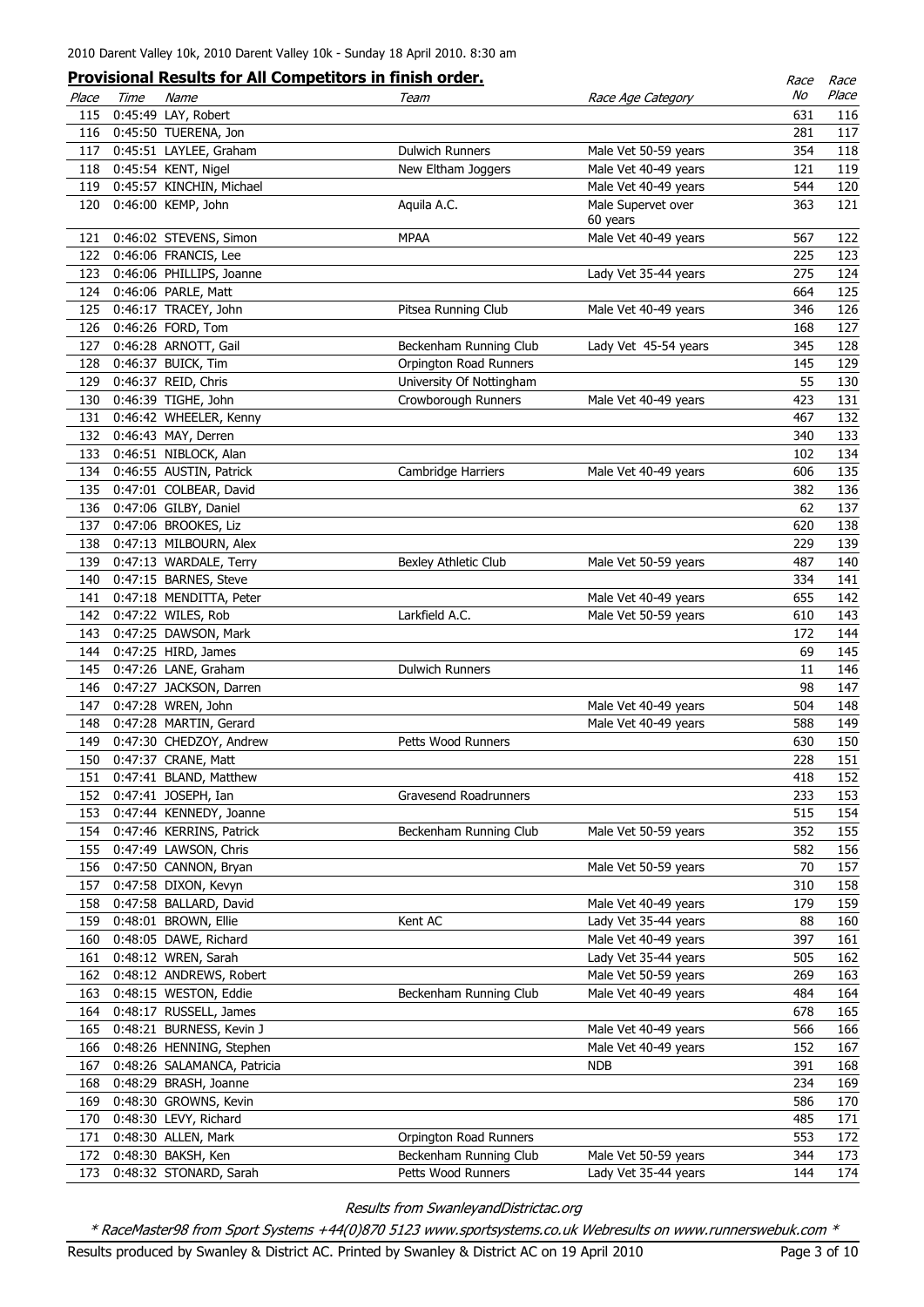|       |      |                           | <b>Provisional Results for All Competitors in finish order.</b> |                      | Race | Race  |
|-------|------|---------------------------|-----------------------------------------------------------------|----------------------|------|-------|
| Place | Time | Name                      | Team                                                            | Race Age Category    | No   | Place |
| 174   |      | 0:48:32 MORLEY, Philip    | Petts Wood Runners                                              | Male Vet 50-59 years | 160  | 175   |
| 175   |      | 0:48:32 PRIDDES, Michael  | Moo!!!                                                          |                      | 57   | 176   |
| 176   |      | 0:48:35 HUMPHRIES, John   | Striders of Croydon                                             | Male Vet 40-49 years | 555  | 177   |
| 177   |      | 0:48:36 LOCK, Kevin       |                                                                 |                      | 554  | 178   |
| 178   |      | 0:48:38 BURR, William J   |                                                                 | Male Supervet over   | 104  | 179   |
|       |      |                           |                                                                 | 60 years             |      |       |
| 179   |      | 0:48:46 COOPER, Sue       | Invicta East Kent                                               | Lady Vet 45-54 years | 615  | 181   |
| 180   |      | 0:48:50 STIELOW, Lionel C | Paddock Wood AC                                                 | Male Supervet over   | 560  | 182   |
|       |      |                           |                                                                 | 60 years             |      |       |
| 181   |      | 0:48:53 CHAMBERS, Paul    | Sittingbourne Striders                                          |                      | 403  | 183   |
| 182   |      | 0:48:56 LEE, Max          | Kent Police                                                     | Male Vet 40-49 years | 580  | 184   |
| 183   |      | 0:48:59 FENTON, Jason     | Larkfield A.C.                                                  |                      | 417  | 185   |
| 184   |      | 0:49:04 JEFFREY, Steve    |                                                                 | Male Vet 40-49 years | 158  | 186   |
| 185   |      | 0:49:04 LAING, Robert     |                                                                 | Male Vet 40-49 years | 422  | 187   |
| 186   |      | 0:49:07 ASHMORE, MARK     | Thanet Road Runners AC                                          | Male Vet 40-49 years | 564  | 188   |
| 187   |      | 0:49:10 WHITEFIELD, Andy  | Orpington Road Runners                                          | Male Vet 50-59 years | 624  | 189   |
| 188   |      | 0:49:11 MCCARTHY, Ian     | Beckenham Running Club                                          | Male Vet 50-59 years | 353  | 190   |
| 189   |      | 0:49:16 LOVE, Kenny       |                                                                 | Male Vet 40-49 years | 330  | 191   |
| 190   |      | 0:49:17 PATRICIO, Savio   |                                                                 |                      | 679  | 192   |
| 191   |      | 0:49:18 TURNER, Lorna     |                                                                 |                      | 621  | 193   |
| 192   |      | 0:49:18 RIDDELL, Graham   | CITY OF LONDON POLICE                                           | Male Vet 40-49 years | 622  | 194   |
|       |      |                           | <b>ATHLETICS</b>                                                |                      |      |       |
| 193   |      | 0:49:23 KIRK, Phill       |                                                                 |                      | 153  | 195   |
| 194   |      | 0:49:25 KENNEDY, Peter    | Serpentine Running Club                                         | Male Vet 40-49 years | 373  | 196   |
| 195   |      | 0:49:29 SHEWELL, Sarah    | Sevenoaks AC                                                    | Lady Vet 45-54 years | 510  | 197   |
| 196   |      | 0:49:29 BIGGS, Trevor     |                                                                 | Male Vet 50-59 years | 570  | 198   |
| 197   |      | 0:49:31 DIPPLE, Peter     |                                                                 | Male Vet 50-59 years | 410  | 199   |
| 198   |      | 0:49:33 CLARK, Michael    | Aquila A.C.                                                     | Male Vet 40-49 years | 365  | 200   |
| 199   |      | 0:49:33 MORGAN, Kevin     |                                                                 | Male Vet 40-49 years | 216  | 201   |
| 200   |      | 0:49:34 MARSHALL, Ian     | Cambridge Harriers                                              | Male Supervet over   | 405  | 202   |
|       |      |                           |                                                                 | 60 years             |      |       |
| 201   |      | 0:49:36 LYNCH, Mark       |                                                                 | Male Vet 40-49 years | 260  | 203   |
| 202   |      | 0:49:43 READ, Tracy       |                                                                 | Lady Vet 35-44 years | 268  | 204   |
| 203   |      | 0:49:44 HACKETT, Geoffrey |                                                                 | Male Supervet over   | 612  | 205   |
|       |      |                           |                                                                 | 60 years             |      |       |
|       |      | 204 0:49:44 LEACH, John   | New Eltham Joggers                                              | Male Supervet over   | 608  | 206   |
|       |      |                           |                                                                 | 60 years             |      |       |
|       |      | 205 0:49:45 MARTIN, Paul  |                                                                 | Male Vet 40-49 years | 384  | 207   |
| 206   |      | 0:49:45 BULLAS, David     |                                                                 | Male Vet 50-59 years | 348  | 208   |
| 207   |      | 0:49:45 CRONIN, Joseph    |                                                                 |                      | 163  | 209   |
| 208   |      | 0:49:47 DURRANT, Jessica  | Swanley & District AC                                           |                      | 58   | 210   |
| 209   |      | 0:49:48 BLYDE, William D  |                                                                 | Male Vet 50-59 years | 548  | 211   |
| 210   |      | 0:49:53 PEAKE, Craig      | Maidstone Harriers                                              | Male Vet 50-59 years | 538  | 212   |
| 211   |      | 0:49:53 FRASER, Matthew   | Maidstone Harriers                                              | Male Vet 40-49 years | 470  | 213   |
| 212   |      | 0:49:56 WALLACE, Tony     | Dartford Road Runners Club                                      |                      | 647  | 214   |
| 213   |      | 0:49:56 EVANS, Jane       |                                                                 | Lady Vet 35-44 years | 381  | 215   |
| 214   |      | 0:49:58 ROSS, Niall       |                                                                 | Male Vet 40-49 years | 573  | 216   |
| 215   |      | 0:49:58 VANSTONE, Matt    |                                                                 | Male Vet 40-49 years | 522  | 217   |
| 216   |      | 0:50:00 BRASH, Paul       |                                                                 | Male Vet 40-49 years | 235  | 218   |
| 217   |      | 0:50:00 LUCAS, Daryl      | Road Runners Club                                               | Male Vet 40-49 years | 39   | 219   |
| 218   |      | 0:50:00 DIPPENAAR, Arend  |                                                                 |                      | 41   | 220   |
| 219   |      | 0:50:00 BAKER, Aimee      |                                                                 |                      | 486  | 221   |
| 220   |      | 0:50:05 SITTOW, Paul      |                                                                 |                      | 674  | 222   |
| 221   |      | 0:50:06 HARRISON, Colin   |                                                                 | Male Vet 50-59 years | 402  | 223   |
| 222   |      | 0:50:12 MORGAN, Michael   |                                                                 | Male Vet 40-49 years | 543  | 224   |
| 223   |      | 0:50:19 BROWN, Peter      |                                                                 |                      | 531  | 225   |
| 224   |      | 0:50:19 SUTHERLAND, Fiona | Bishops Stortford Running Club                                  | Lady Vet 45-54 years | 16   | 226   |
| 225   |      | 0:50:21 MORLEY, Stewart   | Benfleet Running Club                                           | Male Vet 40-49 years | 87   | 227   |
| 226   |      | 0:50:23 METCALFE, Lee     |                                                                 |                      | 74   | 228   |
| 227   |      | 0:50:24 CULLUM, Stuart    |                                                                 | Male Vet 40-49 years | 468  | 229   |
| 228   |      | 0:50:27 RUFFLE, Catherine | Beckenham Running Club                                          |                      | 264  | 230   |
|       |      |                           |                                                                 |                      |      |       |

\* RaceMaster98 from Sport Systems +44(0)870 5123 www.sportsystems.co.uk Webresults on www.runnerswebuk.com \*

Results produced by Swanley & District AC. Printed by Swanley & District AC on 19 April 2010 Page 4 of 10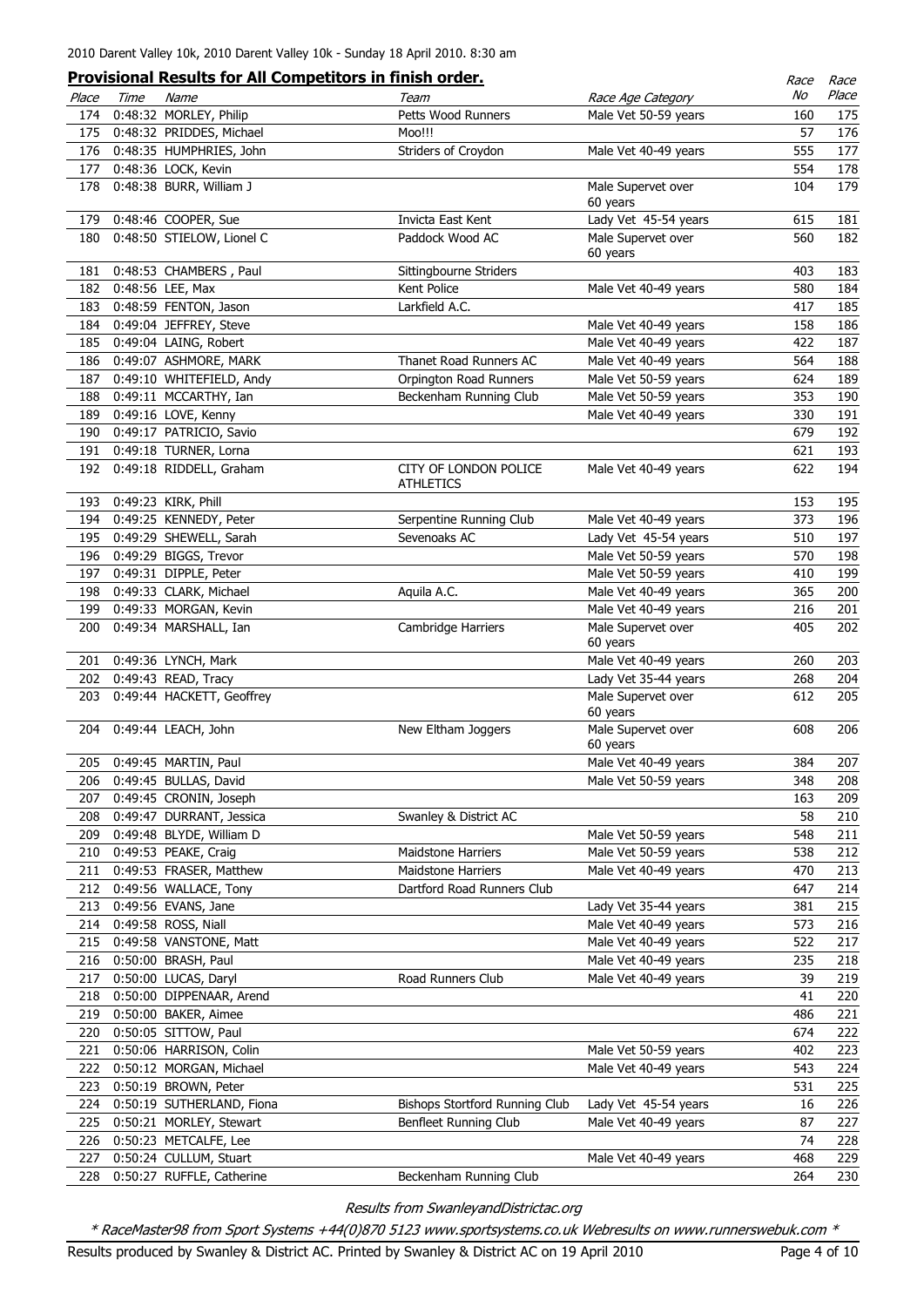|            |      | <b>Provisional Results for All Competitors in finish order.</b> |                          |                      | Race | Race       |
|------------|------|-----------------------------------------------------------------|--------------------------|----------------------|------|------------|
| Place      | Time | Name                                                            | Team                     | Race Age Category    | No   | Place      |
| 229        |      | 0:50:31 MULLAN, James                                           |                          |                      | 589  | 231        |
| 230        |      | 0:50:36 SANGER, Nigel                                           |                          | Male Vet 40-49 years | 481  | 232        |
| 231        |      | 0:50:37 JOHNSON, Rob                                            | Sevenoaks AC             |                      | 616  | 233        |
| 232        |      | 0:50:39 HUSSEY, Paul                                            | Metropolitan Police      |                      | 587  | 234        |
| 233        |      | 0:50:39 MORENAS, Ransley                                        |                          |                      | 313  | 235        |
| 234        |      | 0:50:39 ARMITAGE, Christopher                                   |                          | Male Supervet over   | 324  | 236        |
|            |      |                                                                 |                          | 60 years             |      |            |
| 235        |      | 0:50:46 RUSSELL, Ian                                            |                          |                      | 314  | 237        |
| 236        |      | 0:50:46 POWELL, Oliver                                          |                          |                      | 565  | 238        |
| 237        |      | 0:50:50 MOORE, Simon                                            |                          |                      | 80   | 239        |
| 238        |      | 0:50:53 BRIDGES, Richie                                         |                          |                      | 117  | 240        |
| 239        |      | 0:50:55 THOMPSON, Chris                                         | Orpington Road Runners   | Male Vet 50-59 years | 230  | 241        |
| 240        |      | 0:50:58 HARFORD, LINDSEY                                        |                          | Lady Vet 45-54 years | 120  | 242        |
| 241        |      | 0:51:03 BRYSON, Kate                                            | Road Runners Club        | Lady Vet 45-54 years | 312  | 243        |
| 242        |      | 0:51:03 KIRKLAND, Jim                                           | Road Runners Club        | Male Vet 50-59 years | 311  | 244        |
| 243        |      | 0:51:04 LEONARD, Peter                                          |                          |                      | 390  | 245        |
| 244        |      | 0:51:09 CALVERT, Rodney                                         |                          | Male Vet 40-49 years | 331  | 246        |
| 245        |      | 0:51:11 WRAIGHT, John                                           |                          | Male Vet 50-59 years | 274  | 247        |
| 246        |      | 0:51:12 COTTON, Nicola                                          | Orpington Road Runners   | Lady Vet 35-44 years | 256  | 248        |
| 247        |      | 0:51:20 SYERS, Clare                                            |                          | Lady Vet 35-44 years | 60   | 249        |
| 248        |      | 0:51:20 LEE, David                                              | Sevenoaks AC             |                      | 452  | 250        |
| 249        |      | 0:51:21 APPS, May                                               |                          |                      | 43   | 251        |
| 250        |      | 0:51:23 BOOTHROYD, Jane                                         |                          | Lady Vet 45-54 years | 482  | 252        |
| 251        |      | 0:51:24 ROE, Natasha                                            |                          | Lady Vet 35-44 years | 444  | 253        |
| 252        |      | 0:51:25 RIDDELL, Grainne                                        | Orpington Road Runners   | Lady Vet 35-44 years | 619  | 254        |
| 253        |      | 0:51:28 HAWTHORNE, Nick                                         |                          | Male Vet 50-59 years | 280  | 255        |
| 254        |      | 0:51:28 TAYLOR, Julie                                           |                          |                      | 213  | 256        |
| 255        |      | 0:51:29 RATNAM, Jim                                             |                          | Male Vet 50-59 years | 591  | 257        |
| 256        |      | 0:51:29 GRIDLEY, David                                          | Havering 90 Joggers      | Male Vet 40-49 years | 657  | 258        |
| 257        |      | 0:51:30 HAYES, Ian                                              |                          | Male Vet 50-59 years | 31   | 259        |
| 258        |      | 0:51:30 PETTIFER, John                                          | Pitsea Running Club      | Male Supervet over   | 119  | 260        |
|            |      |                                                                 |                          | 60 years             | 110  |            |
| 259<br>260 |      | 0:51:38 DORMAN, Gary<br>0:51:45 MAYNARD, Chris                  |                          | Male Vet 40-49 years | 66   | 261<br>262 |
| 261        |      | 0:51:46 POWELL, Kelly                                           |                          |                      | 176  | 263        |
| 262        |      | 0:51:47 MOLE, Denis                                             | Havering 90 Joggers      | Male Supervet over   | 40   | 264        |
|            |      |                                                                 |                          | 60 years             |      |            |
| 263        |      | 0:51:52 ROWLING, Martin                                         |                          | Male Vet 50-59 years | 411  | 265        |
| 264        |      | 0:52:03 LAWLOR, Mark                                            |                          |                      | 677  | 266        |
| 265        |      | 0:52:08 ALLEN, Michael                                          |                          | Male Vet 40-49 years | 478  | 267        |
| 266        |      | 0:52:13 MARTIN, Kevin                                           |                          | Male Vet 40-49 years | 200  | 268        |
| 267        |      | 0:52:14 OLIIS, Jan                                              |                          | Lady Vet 35-44 years | 143  | 269        |
| 268        |      | 0:52:19 NORMAN, Susan                                           |                          | Lady Vet 45-54 years | 447  | 270        |
| 269        |      | 0:52:23 COOPER, Janet                                           |                          | Lady Vet 45-54 years | 442  | 271        |
| 270        |      | 0:52:25 RICKSON, John                                           |                          | Male Vet 40-49 years | 159  | 272        |
| 271        |      | 0:52:25 CANE, Susan                                             | New Eltham Joggers       | Lady Vet 45-54 years | 146  | 273        |
| 272        |      | 0:52:43 RAGG, Peter                                             |                          | Male Vet 40-49 years | 208  | 274        |
| 273        |      | 0:52:49 PERKS, James                                            |                          |                      | 139  | 275        |
| 274        |      | 0:52:49 BESTON, Nick                                            | Orpington Road Runners   |                      | 221  | 276        |
| 275        |      | 0:52:50 PETTIFER, Lorna                                         | Pitsea Running Club      | Lady Vet 35-44 years | 118  | 277        |
| 276        |      | 0:52:55 FISHER, Happy                                           | Sevenoaks AC             |                      | 175  | 278        |
| 277        |      | 0:53:00 CANE, Peter S                                           | New Eltham Joggers       | Male Vet 50-59 years | 147  | 279        |
| 278        |      | 0:53:03 LEE, Jonathan                                           |                          |                      | 114  | 280        |
| 279        |      | 0:53:03 KING, Stephen                                           | Folkestone Running Club  |                      | 571  | 281        |
| 280        |      | 0:53:03 LEWIS, Richard                                          |                          |                      | 440  | 282        |
| 281        |      | 0:53:05 KNOWLES, John W                                         | Orpington Baptist Church | Male Vet 50-59 years | 593  | 283        |
| 282        |      | 0:53:09 FILMER, Caroline                                        | Kent Police              | Lady Vet 35-44 years | 578  | 284        |
| 283        |      | 0:53:10 CALOTHIS, Marinos                                       | Thanet Road Runners AC   |                      | 638  | 285        |
| 284        |      | 0:53:11 MAY, Clair                                              |                          | Lady Vet 35-44 years | 140  | 286        |
| 285        |      | 0:53:14 GREGORY, Darren                                         | New Eltham Joggers       | Male Vet 40-49 years | 629  | 287        |
| 286        |      | 0:53:16 MILES, Keith                                            | Cambridge Harriers       | Male Vet 40-49 years | 291  | 288        |
|            |      |                                                                 |                          |                      |      |            |

\* RaceMaster98 from Sport Systems +44(0)870 5123 www.sportsystems.co.uk Webresults on www.runnerswebuk.com \*

Results produced by Swanley & District AC. Printed by Swanley & District AC on 19 April 2010 Page 5 of 10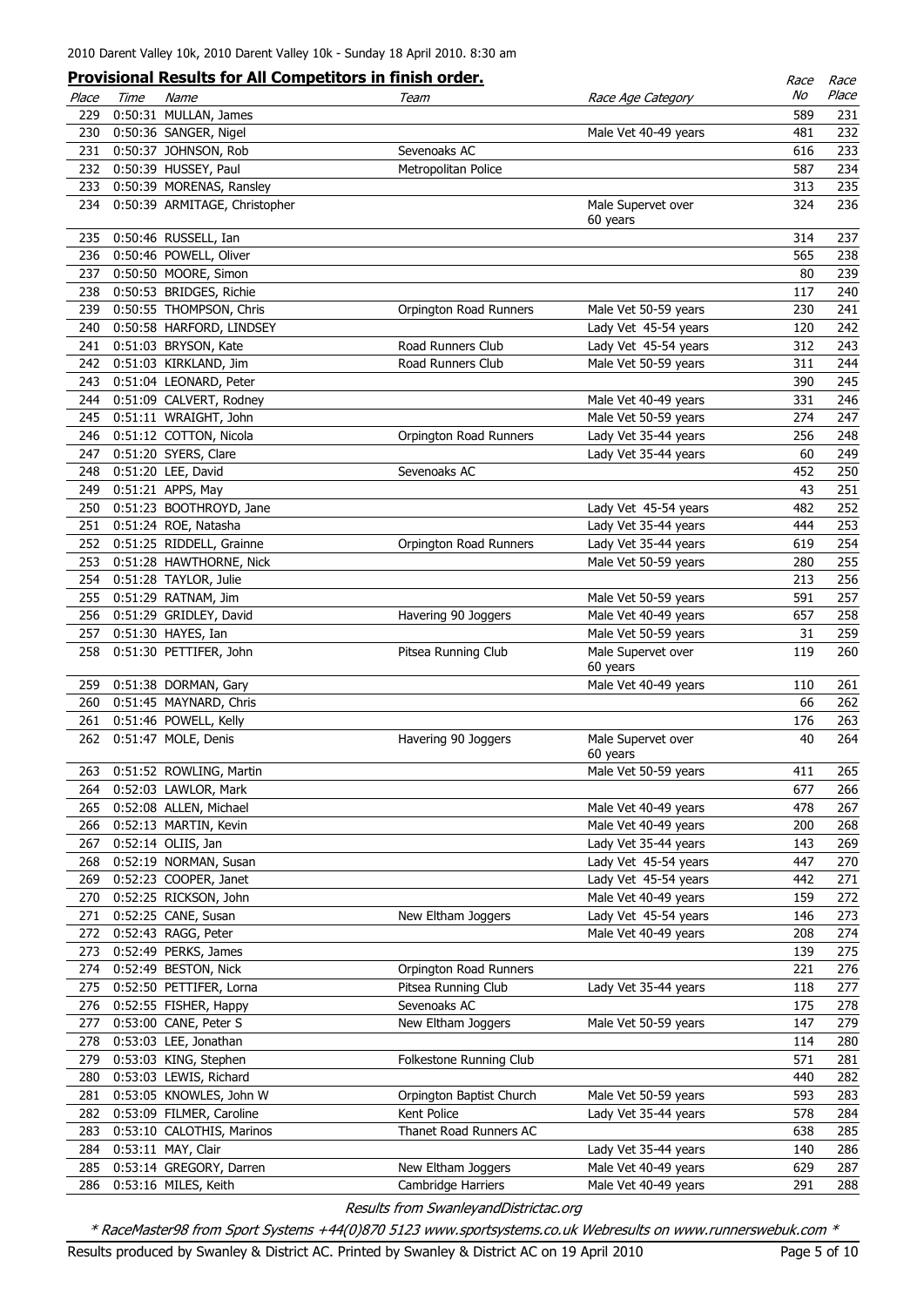|       |      | <b>Provisional Results for All Competitors in finish order.</b> |                            |                                | Race | Race  |
|-------|------|-----------------------------------------------------------------|----------------------------|--------------------------------|------|-------|
| Place | Time | Name                                                            | Team                       | Race Age Category              | No   | Place |
| 287   |      | 0:53:21 JACKSON, Maria                                          |                            | Lady Vet 35-44 years           | 637  | 289   |
| 288   |      | 0:53:24 BECKLEY, Daniel                                         |                            |                                | 483  | 290   |
| 289   |      | 0:53:25 BROWN, Michael                                          |                            |                                | 238  | 291   |
| 290   |      | 0:53:25 WALLIS, Ian                                             |                            |                                | 249  | 292   |
| 291   |      | 0:53:25 BALES, Bob                                              | New Eltham Joggers         | Male Vet 40-49 years           | 435  | 293   |
| 292   |      | 0:53:30 JOHNSON, Sara                                           |                            | Lady Vet 35-44 years           | 623  | 294   |
| 293   |      | 0:53:31 KING, Carol                                             |                            | Lady Vet 45-54 years           | 670  | 295   |
| 294   |      | 0:53:34 VINING, Neil                                            |                            | Male Vet 40-49 years           | 17   | 296   |
| 295   |      | 0:53:34 HAGUE, Bill                                             | Dartford Road Runners Club | Male Supervet over             | 415  | 297   |
|       |      |                                                                 |                            | 60 years                       |      |       |
| 296   |      | 0:53:35 JARVIS, Mandy                                           | Bexley Athletic Club       | Lady Vet 45-54 years           | 401  | 298   |
| 297   |      | 0:53:37 MILROY, Teresa                                          |                            |                                | 525  | 299   |
| 298   |      | 0:53:38 EATON, Amanda                                           |                            | Lady Vet 35-44 years           | 436  | 300   |
| 299   |      | 0:53:42 STAPLETON, Mark                                         |                            | Male Vet 40-49 years           | 493  | 301   |
| 300   |      | 0:53:43 NEAL, Jennifer                                          | New Eltham Joggers         | Lady Vet 35-44 years           | 4    | 302   |
| 301   |      | 0:53:43 CLEVERLY, Joe                                           | New Eltham Joggers         | Male Supervet over             | 556  | 303   |
|       |      |                                                                 |                            | 60 years                       |      |       |
| 302   |      | 0:53:44 DISSINGTON, Paul                                        |                            |                                | 491  | 304   |
| 303   |      | 0:53:47 LEWIS - WEBSTER, Poppy                                  |                            |                                | 46   | 305   |
| 304   |      | 0:53:48 SCUTT, Graham                                           |                            | Male Vet 50-59 years           | 169  | 306   |
| 305   |      | 0:53:50 BROWN, Daniel                                           |                            | Male Vet 40-49 years           | 193  | 307   |
| 306   |      | 0:53:52 CHAPMAN, Glen                                           |                            | Male Vet 40-49 years           | 305  | 308   |
| 307   |      | 0:53:53 DELLOW, Anne                                            | Dartford Road Runners Club | Lady Vet 45-54 years           | 388  | 309   |
| 308   |      | 0:53:54 GRANT, Richard                                          |                            |                                | 124  | 310   |
| 309   |      | 0:53:55 PAIN, Gary                                              |                            |                                | 513  | 311   |
| 310   |      | 0:53:55 MUNDY, Eddy                                             | Andrea's Running Club      | Male Supervet over             | 429  | 312   |
|       |      |                                                                 |                            | 60 years                       |      |       |
| 311   |      | 0:53:55 TRUMBLE, Rebecca                                        |                            |                                | 634  | 313   |
| 312   |      | 0:54:03 NICHOLS, Sarah                                          |                            |                                | 454  | 314   |
| 313   |      | 0:54:04 BOYLE, Charlene                                         | Dartford Road Runners Club |                                | 431  | 315   |
| 314   |      | 0:54:14 O'NEILL, Colin                                          |                            |                                | 75   | 316   |
|       |      |                                                                 |                            |                                | 21   | 317   |
| 315   |      | 0:54:18 WATERHOUSE, David                                       |                            |                                |      |       |
| 316   |      | 0:54:18 HART, Gill                                              | Ryston Runners AC          | Lady Supervet over<br>55 years | 645  | 318   |
| 317   |      | 0:54:19 PIMM, Alison                                            |                            | Lady Vet 35-44 years           | 27   | 319   |
|       |      | 318 0:54:25 ANDREWS, Mike                                       |                            |                                | 189  | 320   |
|       |      |                                                                 |                            |                                |      |       |
| 319   |      | 0:54:31 JOHNSTONE, Tracey Jane                                  | Orpington Road Runners     | Lady Vet 45-54 years           | 257  | 321   |
|       |      | 320 0:54:31 CHAN, L K Betty                                     | Orpington Road Runners     | Lady Vet 45-54 years           | 122  | 322   |
| 321   |      | 0:54:35 SQUANCE, Paul                                           |                            | Male Vet 40-49 years           | 627  | 323   |
| 322   |      | 0:54:37 ARNOLD, Christina                                       | Swanley & District AC      | Lady Vet 35-44 years           | 209  | 324   |
| 323   |      | 0:54:37 LEATHERBARROW, Keith                                    | Lingfield Runners          | Male Supervet over             | 432  | 325   |
|       |      |                                                                 |                            | 60 years                       |      |       |
| 324   |      | 0:54:38 PURVIS, Darrell                                         | Petts Wood Runners         | Male Vet 40-49 years           | 283  | 326   |
| 325   |      | 0:54:40 VERCOE, Rik                                             |                            |                                | 239  | 327   |
| 326   |      | 0:54:42 BRINDLE, John                                           |                            | Male Supervet over             | 328  | 328   |
|       |      |                                                                 |                            | 60 years                       |      |       |
| 327   |      | 0:54:43 PORTER, Kevin                                           | Kent Fire & Rescue         |                                | 585  | 329   |
| 328   |      | 0:54:44 ALFLATT, Iain                                           |                            | Male Vet 40-49 years           | 584  | 330   |
| 329   |      | 0:54:50 HIBBARD, Julie                                          | Dartford Harriers          | Lady Vet 45-54 years           | 662  | 331   |
| 330   |      | 0:54:50 GREW, Helen                                             |                            | Lady Vet 35-44 years           | 95   | 332   |
| 331   |      | 0:54:56 DAND, Sarah                                             |                            |                                | 129  | 333   |
| 332   |      | 0:54:56 SMITH, Nicola                                           |                            |                                | 155  | 334   |
| 333   |      | 0:54:56 SIMPSON, Thomas                                         |                            |                                | 156  | 335   |
| 334   |      | 0:54:57 BUNN, Ruth                                              | Beckenham Running Club     | Lady Vet 45-54 years           | 545  | 336   |
| 335   |      | 0:55:04 MARTIN, Angela                                          | Paddock Wood AC            | Lady Vet 45-54 years           | 395  | 337   |
| 336   |      | 0:55:06 SMITH, Martin                                           |                            | Male Vet 50-59 years           | 602  | 338   |
| 337   |      | 0:55:12 MACKRILL, David                                         |                            | Male Vet 50-59 years           | 581  | 339   |
| 338   |      | 0:55:13 PURTON, Kevin                                           |                            |                                | 271  | 340   |
| 339   |      | 0:55:13 MALONEY, Ricky                                          |                            |                                | 270  | 341   |
| 340   |      | 0:55:16 BROWN, Clare                                            |                            | Lady Vet 35-44 years           | 192  | 342   |
| 341   |      | 0:55:17 MINNEY, Alison                                          |                            | Lady Vet 35-44 years           | 243  | 343   |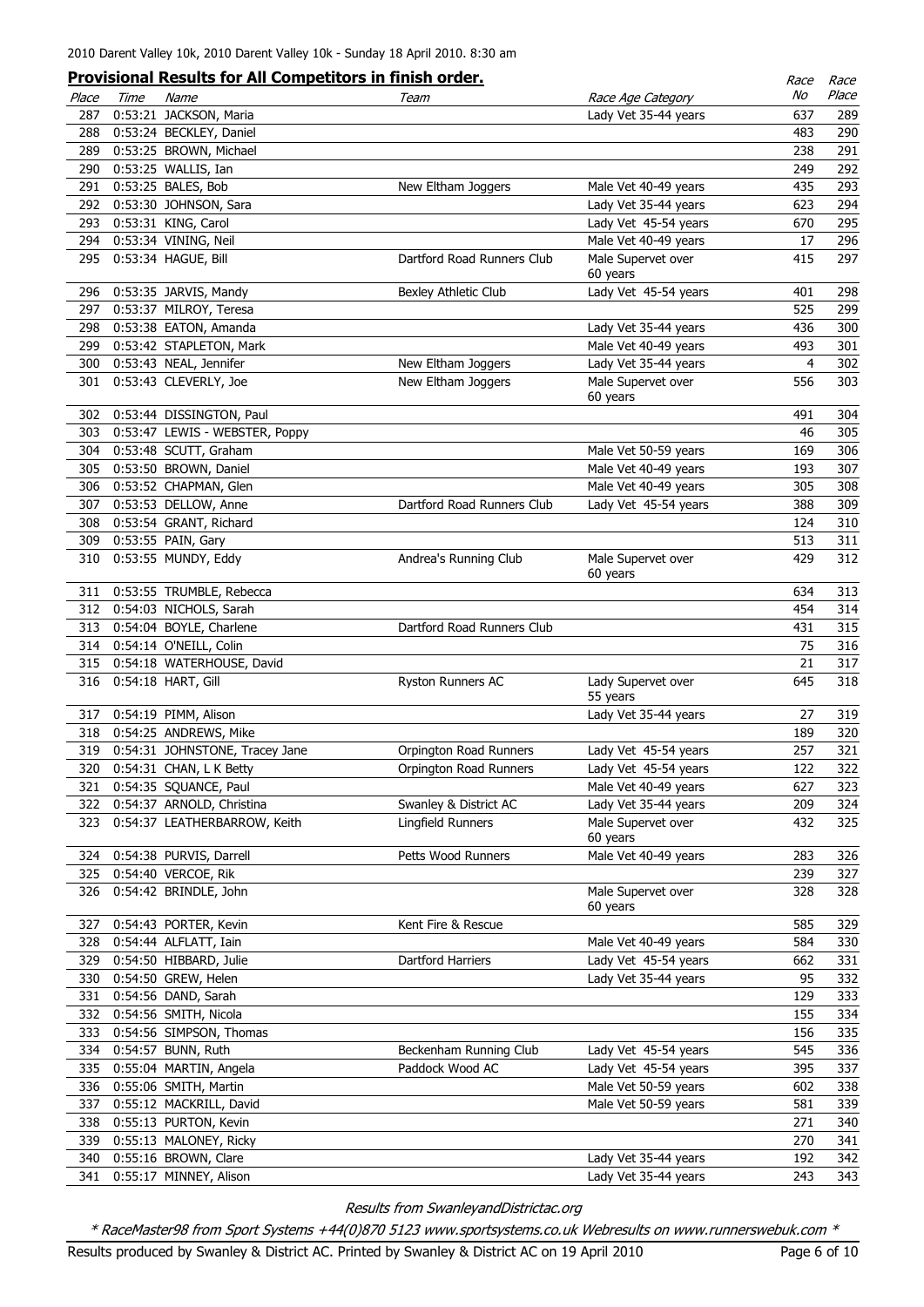|       |      | <b>Provisional Results for All Competitors in finish order.</b> |                             |                                | Race | Race  |
|-------|------|-----------------------------------------------------------------|-----------------------------|--------------------------------|------|-------|
| Place | Time | Name                                                            | Team                        | Race Age Category              | No   | Place |
| 342   |      | 0:55:17 FROST, Sarah                                            |                             | Lady Vet 35-44 years           | 246  | 344   |
| 343   |      | 0:55:17 CARPENTER, Colin B                                      | Medway & Maidstone          | Male Vet 50-59 years           | 92   | 345   |
| 344   |      | 0:55:25 FINLAY, Kieron                                          |                             | Male Vet 40-49 years           | 489  | 346   |
| 345   |      | 0:55:26 CHINNAM, Deepak                                         |                             |                                | 642  | 347   |
| 346   |      | 0:55:29 MARTIGNETTI, Lena                                       |                             | Lady Vet 35-44 years           | 607  | 348   |
| 347   |      | 0:55:29 LAING, Sonja                                            |                             | Lady Vet 35-44 years           | 421  | 349   |
| 348   |      | 0:55:29 WALTER, Rob                                             |                             | Male Vet 40-49 years           | 358  | 350   |
| 349   |      | 0:55:30 TIMON, Nigel                                            |                             | Male Vet 40-49 years           | 533  | 351   |
| 350   |      | 0:55:30 GILBERT, Denise                                         | Huff & Puff                 | Lady Vet 35-44 years           | 174  | 352   |
| 351   |      | 0:55:37 FRAZIER, Scott                                          |                             |                                | 379  | 353   |
| 352   |      | 0:55:37 STEVENS, Simon                                          | MPAA                        | Male Vet 40-49 years           | 567  | 354   |
| 353   |      | 0:55:53 BEZUIDENHOUDT, WYNAND                                   |                             | Male Vet 40-49 years           | 138  | 355   |
| 354   |      | 0:55:53 FORD, Deborah                                           | Beckenham Running Club      | Lady Vet 35-44 years           | 308  | 356   |
| 355   |      | 0:55:53 BURTON, Michelle                                        |                             |                                | 68   | 357   |
| 356   |      | 0:55:59 FROST, Timothy                                          |                             | Male Vet 50-59 years           | 625  | 358   |
| 357   |      | 0:56:02 SHEPHERD, Jacqueline                                    | Cambridge Harriers          | Lady Vet 45-54 years           | 437  | 359   |
| 358   |      | 0:56:06 BAKER, Rose                                             |                             | Lady Vet 45-54 years           | 673  | 360   |
| 359   |      | 0:56:06 SAUNDERS, Vikki                                         |                             | Lady Vet 35-44 years           | 524  | 361   |
| 360   |      | 0:56:06 SANDHU, Kam                                             |                             | Male Vet 40-49 years           | 349  | 362   |
| 361   |      | 0:56:12 SIMS, Ian                                               | Tarts & Trouts Running Club | Male Vet 40-49 years           | 108  | 363   |
| 362   |      | 0:56:15 BROOM, Neil                                             |                             | Male Supervet over             | 459  | 364   |
|       |      |                                                                 |                             | 60 years                       |      |       |
| 363   |      | 0:56:18 CARTER-GRIFFITHS, Ben                                   |                             |                                | 660  | 365   |
| 364   |      | 0:56:19 HEWETT, Marc                                            |                             |                                | 389  | 366   |
| 365   |      | 0:56:20 YOUNG, Lisa                                             |                             |                                | 666  | 367   |
| 366   |      | 0:56:24 RIDOUT, Jacqueline                                      | Dartford Road Runners Club  | Lady Vet 45-54 years           | 211  | 368   |
| 367   |      | 0:56:25 MORENAS, Rama                                           |                             | Lady Vet 35-44 years           | 273  | 369   |
| 368   |      | 0:56:25 EASTY, Gillian                                          |                             | Lady Vet 45-54 years           | 443  | 370   |
| 369   |      | 0:56:31 KERIN, Richard                                          |                             | Male Vet 40-49 years           | 534  | 371   |
| 370   |      | 0:56:35 AMANAT, Ali                                             | Orpington Road Runners      | Male Vet 40-49 years           | 646  | 372   |
| 371   |      | 0:56:38 IRVINE, Lesley                                          | Istead & Ifield Harriers    | Lady Supervet over             | 594  | 373   |
|       |      |                                                                 |                             | 55 years                       |      |       |
| 372   |      | 0:56:39 COOPER, Luke                                            |                             |                                | 665  | 374   |
| 373   |      | 0:56:41 HOLMES, Saralee                                         |                             | Lady Vet 35-44 years           | 248  | 375   |
| 374   |      | 0:56:43 GOSS, John                                              | COUTTS TUNBRIDGE WELLS      | Male Vet 40-49 years           | 186  | 376   |
| 375   |      | 0:56:44 HARFORD, Lucy                                           |                             |                                | 303  | 377   |
| 376   |      | 0:56:47 FINNEY, Anthony                                         | Crystal Palace Fun Runners  | Male Vet 40-49 years           | 154  | 378   |
| 377   |      | 0:56:51 GOLDING, Folly                                          | Dartford Harriers           | Lady Vet 45-54 years           | 604  | 379   |
| 378   |      | 0:57:00 NICHOLSON, Joanne                                       | <b>Maidstone Harriers</b>   | Lady Vet 35-44 years           | 24   | 380   |
| 379   |      | 0:57:03 HORTON, Sarah                                           |                             | Lady Vet 45-54 years           | 323  | 381   |
| 380   |      | 0:57:14 CUSWORTH, Steve                                         |                             | Male Vet 50-59 years           | 508  | 383   |
| 381   |      | 0:57:15 SCANLON, Jane                                           | New Eltham Joggers          | Lady Vet 45-54 years           | 199  | 384   |
| 382   |      | 0:57:17 BURROWS, Leanne                                         |                             | Lady Vet 35-44 years           | 297  | 385   |
| 383   |      | 0:57:17 SANFORD, Pedro                                          |                             | Male Vet 40-49 years           | 298  | 386   |
| 384   |      | 0:57:19 REID, Lisa                                              |                             |                                | 56   | 387   |
| 385   |      | 0:57:22 SHERRY, Paula                                           |                             | Lady Vet 35-44 years           | 38   | 388   |
| 386   |      | 0:57:22 DILLON, Peter Bernard                                   | Sevenoaks AC                | Male Supervet over             | 250  | 389   |
|       |      |                                                                 |                             | 60 years                       |      |       |
| 387   |      | 0:57:22 BAILEY, David                                           |                             |                                | 398  | 390   |
| 388   |      | 0:57:25 BAIN, Judy                                              | Istead & Ifield Harriers    | Lady Vet 45-54 years           | 112  | 391   |
| 389   |      | 0:57:32 FLETCHER, Dawn                                          |                             | Lady Vet 35-44 years           | 149  | 392   |
| 390   |      | 0:57:34 HIGH, Melanie                                           |                             |                                | 148  | 393   |
| 391   |      | 0:57:34 IRVINE, Gordon                                          |                             | Male Vet 40-49 years           | 599  | 394   |
| 392   |      | 0:57:34 WOOD-BRIGNALL, Jeffrey                                  |                             |                                | 535  | 395   |
|       |      |                                                                 | Tarts & Trouts Running Club | Male Vet 50-59 years           | 419  | 396   |
| 393   |      | 0:57:35 SIMM, Stuart                                            |                             | Male Vet 40-49 years           |      | 397   |
| 394   |      | 0:57:38 BRENCHLEY, ANNE                                         | Cambridge Harriers          | Lady Supervet over<br>55 years | 105  |       |
| 395   |      | 0:57:38 LEONARD, Tony                                           |                             | Male Vet 40-49 years           | 327  | 398   |
| 396   |      | 0:57:42 CHAN, Warren                                            | Orpington Road Runners      | Male Vet 50-59 years           | 123  | 399   |
| 397   |      | 0:57:43 CROSS, Maureen                                          |                             | Lady Vet 35-44 years           | 339  | 400   |
| 398   |      | 0:57:46 MCCABE, Patrick                                         | TRM RUNNNERS                | Male Vet 40-49 years           | 2    | 401   |
|       |      |                                                                 |                             |                                |      |       |

\* RaceMaster98 from Sport Systems +44(0)870 5123 www.sportsystems.co.uk Webresults on www.runnerswebuk.com \*

Results produced by Swanley & District AC. Printed by Swanley & District AC on 19 April 2010 Page 7 of 10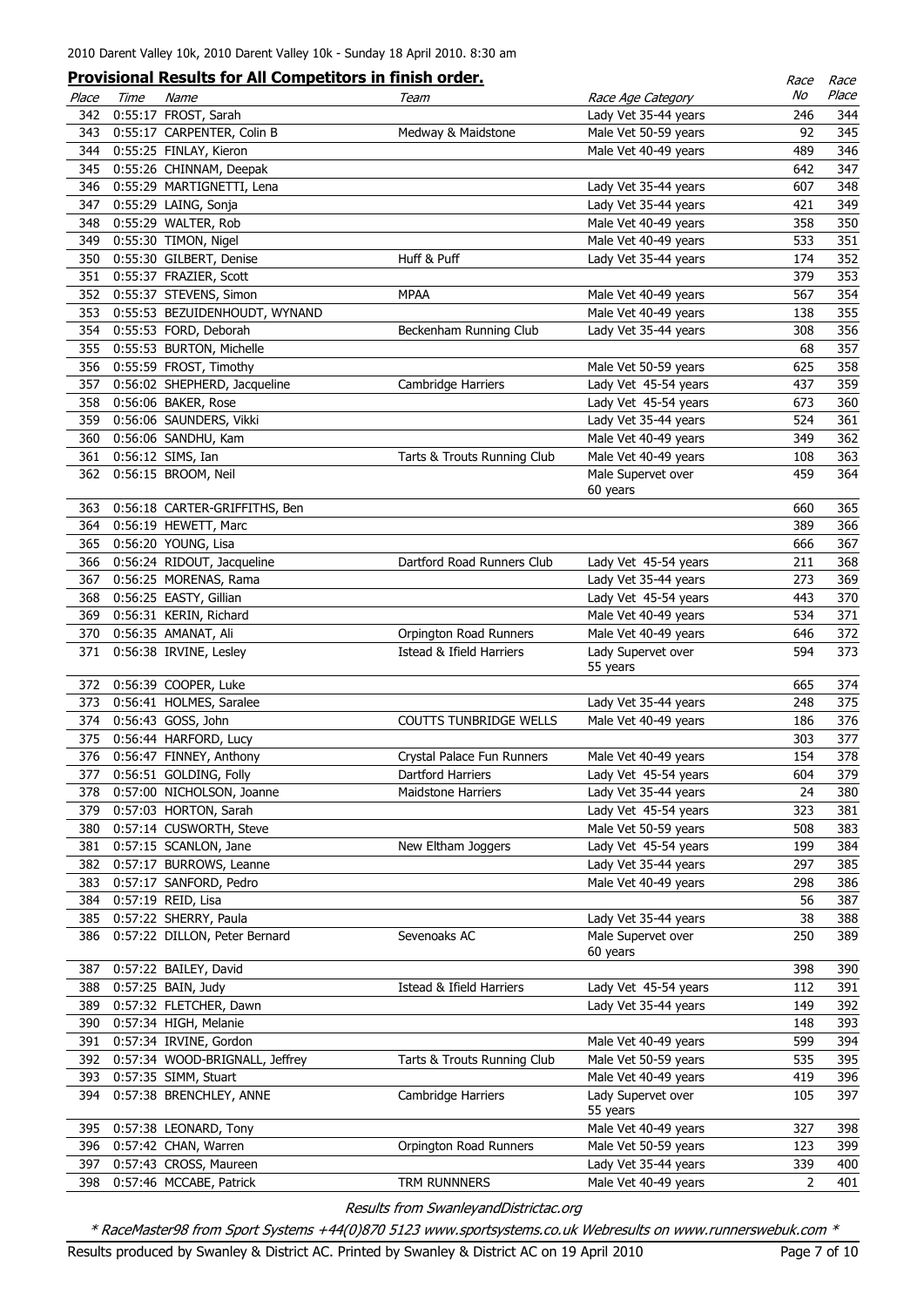|       |      | <u>Provisional Results for All Competitors in finish order.</u> |                                     |                                | Race | Race  |
|-------|------|-----------------------------------------------------------------|-------------------------------------|--------------------------------|------|-------|
| Place | Time | Name                                                            | Team                                | Race Age Category              | No   | Place |
| 399   |      | 0:57:46 WAIN, Darren                                            |                                     | Male Vet 40-49 years           | 424  | 402   |
| 400   |      | 0:57:48 FLETCHER, Benn                                          |                                     |                                | 640  | 403   |
| 401   |      | 0:57:57 LAUBIS, Hans Peter                                      |                                     | Male Vet 50-59 years           | 501  | 404   |
| 402   |      | 0:57:59 SAVAGE, Mark                                            |                                     | Male Vet 40-49 years           | 182  | 405   |
| 403   |      | 0:57:59 GOODFELLOW, Neil                                        |                                     |                                | 181  | 406   |
| 404   |      | 0:57:59 FOOKS, Helen                                            | <b>Istead &amp; Ifield Harriers</b> | Lady Vet 35-44 years           | 371  | 407   |
|       |      |                                                                 |                                     |                                | 641  | 408   |
| 405   |      | 0:58:00 KING, Natalie                                           |                                     |                                |      |       |
|       |      | 406 0:58:00 WALTER, Rob                                         |                                     | Male Vet 40-49 years           | 358  | 409   |
| 407   |      | 0:58:03 VAN AARDT, Pieter                                       |                                     |                                | 325  | 410   |
|       |      | 408 0:58:03 PHELPS, Jane                                        | Cambridge Harriers                  | Lady Vet 45-54 years           | 277  | 411   |
|       |      | 409 0:58:11 COOPER, David                                       |                                     | Male Vet 50-59 years           | 441  | 412   |
|       |      | 410 0:58:15 SYERS, Lucy                                         |                                     | Lady Vet 35-44 years           | 59   | 413   |
|       |      | 411 0:58:15 ROBERTS, Penny                                      | Paddock Wood AC                     | Lady Supervet over<br>55 years | 639  | 414   |
|       |      | 412 0:58:16 PHELPS, Brian                                       |                                     | Male Vet 50-59 years           | 278  | 415   |
| 413   |      | 0:58:20 CARTER-GRIFFITHS, Lizzie                                |                                     | NDB                            | 661  | 416   |
|       |      | 414 0:58:21 LAWRENCE, Asa                                       | Clown House                         |                                | 100  | 417   |
|       |      | 415 0:58:21 LAWRENCE, Lewis                                     | Clown House                         |                                | 99   | 418   |
|       |      | 416 0:58:32 JERREAT, Alison                                     |                                     | Lady Vet 35-44 years           | 519  | 419   |
|       |      | 417 0:58:36 SEBBORN, Hannah                                     |                                     |                                | 214  | 420   |
|       |      |                                                                 |                                     |                                |      |       |
|       |      | 418 0:58:44 PROTO, Vince                                        | London Fire Brigade AC              | Male Vet 40-49 years           | 672  | 421   |
|       |      | 419 0:58:46 WOOD, Gaynor                                        |                                     | Lady Vet 35-44 years           | 396  | 422   |
|       |      | 420 0:58:46 TAYLOR, David                                       | Vegetarian Cycling & A.C.           | Male Vet 50-59 years           | 495  | 423   |
|       |      | 421 0:58:53 FILMER, Caroline                                    | Kent Police                         | Lady Vet 35-44 years           | 578  | 424   |
| 422   |      | 0:58:57 HARRISON, John                                          |                                     | Male Supervet over             | 613  | 425   |
|       |      |                                                                 |                                     | 60 years                       |      |       |
|       |      | 423 0:58:57 JAKEWAY, Helen                                      |                                     | Lady Vet 45-54 years           | 614  | 426   |
| 424   |      | 0:59:04 SAIZ, Ramon                                             | Blackheath & Bromley                | Male Supervet over             | 541  | 427   |
|       |      |                                                                 |                                     | 60 years                       |      |       |
|       |      | 425 0:59:33 THOMAS, Corinne                                     | Sevenoaks Lady Joggers              |                                | 574  | 428   |
|       |      | 426 0:59:33 HUMMERSON, Jonathan                                 | Petts Wood Runners                  | Male Vet 40-49 years           | 282  | 429   |
| 427   |      | 0:59:33 HUDSON, Chris                                           | Orpington Road Runners              | Male Vet 40-49 years           | 480  | 430   |
| 428   |      | 0:59:34 WEBB, Tracy                                             | Sevenoaks Ladies Joggers            |                                | 399  | 431   |
| 429   |      | 0:59:35 LANDY, Michael                                          |                                     |                                | 161  | 432   |
| 430   |      | 0:59:38 MATTIOLI, Karin                                         |                                     |                                | 185  | 433   |
| 431   |      | 0:59:42 ADAMS, Jane                                             |                                     |                                | 595  | 434   |
|       |      | 432 0:59:48 KNOWLES, Robin                                      |                                     | Male Vet 40-49 years           | 523  | 435   |
| 433   |      | 0:59:48 KEMP, Katherine                                         |                                     |                                | 171  | 436   |
| 434   |      | 0:59:54 ROBINSON, Nicola                                        | Sevenoaks Triathlon Club            | Lady Vet 35-44 years           | 450  | 437   |
| 435   |      | 0:59:54 HAGUE, Carrie                                           | Dartford Road Runners Club          |                                | 406  | 438   |
| 436   |      | 0:59:54 HUMBERSTONE, Kristy                                     | Dartford Road Runners Club          |                                | 669  | 439   |
| 437   |      | 1:00:00 YOUNG, Ellen                                            |                                     |                                | 474  | 440   |
| 438   |      | 1:00:04 JOHNSON, Graham                                         | Orpington Road Runners              | Male Vet 50-59 years           | 547  | 441   |
| 439   |      | 1:00:05 TJONGARERO, Samantha                                    |                                     |                                | 400  | 442   |
| 440   |      | 1:00:07 ALGER, Gerry                                            |                                     | Male Vet 50-59 years           | 272  | 443   |
| 441   |      | 1:00:19 FLECK, Helen                                            | Team Bean                           |                                | 180  | 444   |
|       |      |                                                                 |                                     |                                |      |       |
| 442   |      | 1:00:19 PARKHOUSE, Charlotte                                    | Orpington Road Runners              | Lady Vet 35-44 years           | 366  | 445   |
| 443   |      | 1:00:20 HARDING-READ, Luke                                      |                                     |                                | 404  | 446   |
| 444   |      | 1:00:36 MACDONALD, Maria                                        | Cambridge Harriers                  | Lady Supervet over<br>55 years | 338  | 447   |
| 445   |      | 1:00:36 DUNGATE, Stephanie                                      | Cambridge Harriers                  | Lady Vet 45-54 years           | 319  | 448   |
| 446   |      | 1:00:39 PYNE, Janet                                             | Dartford Harriers                   | Lady Supervet over<br>55 years | 306  | 449   |
| 447   |      | 1:00:48 WEBSTER, Gilbert                                        | Dartford Harriers                   | Male Vet 50-59 years           | 598  | 450   |
| 448   |      | 1:00:54 BOHMER-LAUBIS, Jacqueline                               |                                     | Lady Vet 45-54 years           | 500  | 451   |
| 449   |      | 1:01:14 GARNER, Neil                                            |                                     |                                | 241  | 452   |
| 450   |      | 1:01:26 ENUFR, Ekin                                             |                                     |                                | 680  | 453   |
|       |      |                                                                 |                                     |                                |      |       |
| 451   |      | 1:01:28 HALL, David                                             |                                     | Male Vet 40-49 years           | 569  | 454   |
| 452   |      | 1:01:28 BOYCE, David                                            |                                     | Male Vet 50-59 years           | 461  | 455   |
| 453   |      | 1:01:30 WYVER, Sheila                                           |                                     | Lady Vet 45-54 years           | 559  | 456   |
| 454   |      | 1:01:30 MANNERS, Stephen                                        |                                     | Male Vet 50-59 years           | 130  | 457   |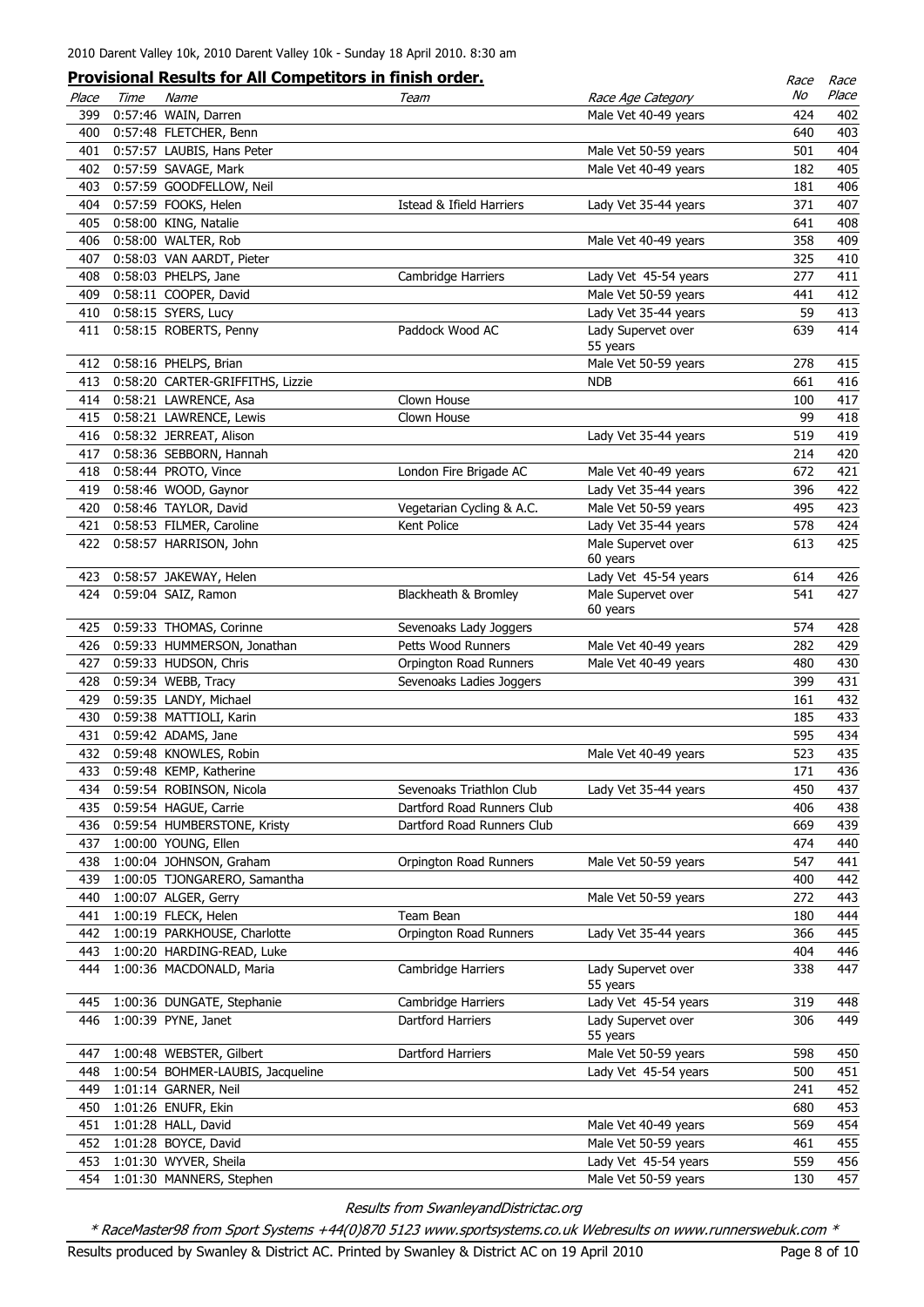|       |      | <b>Provisional Results for All Competitors in finish order.</b> |                            |                                | Race | Race       |
|-------|------|-----------------------------------------------------------------|----------------------------|--------------------------------|------|------------|
| Place | Time | Name                                                            | Team                       | Race Age Category              | No   | Place      |
| 455   |      | 1:01:30 HUGHES, Steven                                          |                            | Male Vet 40-49 years           | 237  | 458        |
| 456   |      | 1:01:51 SKINNER, Carol                                          |                            | Lady Vet 35-44 years           | 266  | 459        |
| 457   |      | 1:01:51 GARRAWAY, Anne Marie                                    |                            | Lady Vet 35-44 years           | 37   | 460        |
| 458   |      | 1:01:52 HARRIS, Angela                                          |                            | Lady Vet 35-44 years           | 220  | 461        |
| 459   |      | 1:02:15 ROPE, Kevin                                             |                            | Male Vet 50-59 years           | 78   | 462        |
| 460   |      | 1:02:15 WEBSTER, Amy                                            |                            |                                | 79   | 463        |
| 461   |      | 1:02:21 LAWSON, Stephen                                         | Havering 90 Joggers        | Male Vet 50-59 years           | 520  | 464        |
| 462   |      | 1:02:22 PEARSON, Martin                                         | <b>Maidstone Harriers</b>  |                                | 284  | 465        |
| 463   |      | 1:02:24 BOYLE, Hugh                                             |                            |                                | 20   | 466        |
| 464   |      | 1:02:28 CHANDLER, David                                         |                            | Male Supervet over<br>60 years | 626  | 467        |
| 465   |      | 1:02:44 SHERMAN, Sheila                                         | Orpington Road Runners     | Lady Vet 45-54 years           | 261  | 468        |
| 466   |      | 1:02:44 BOUD, Helen                                             | Orpington Road Runners     | Lady Vet 45-54 years           | 263  | 469        |
| 467   |      | 1:03:04 TURNER, Erica                                           |                            |                                | 51   | 470        |
| 468   |      | 1:03:07 WILLIAMS, Nicola                                        | In Ya Way                  | Lady Vet 35-44 years           | 223  | 471        |
| 469   |      | 1:03:07 MAHADEO, Robin                                          |                            |                                | 173  | 472        |
| 470   |      | 1:03:13 OSBORN, Wendy                                           |                            | Lady Vet 35-44 years           | 293  | 473        |
| 471   |      | 1:03:13 JOHNSON, Steve                                          |                            | Male Vet 40-49 years           | 294  | 474        |
| 472   |      | 1:03:15 MORGAN, Eve                                             |                            |                                | 52   | 475        |
| 473   |      | 1:03:15 MORGAN, Lynne                                           | Dartford Road Runners Club |                                | 50   | 476        |
| 474   |      | 1:03:16 CLARKE, Sean                                            |                            | Male Vet 40-49 years           | 288  | 477        |
| 475   |      | 1:03:19 HAWTHORNE, David                                        |                            | Male Vet 40-49 years           | 302  | 478        |
| 476   |      | 1:03:22 BEZUIDENHOUDT, AVENT                                    |                            | Lady Vet 35-44 years           | 137  | 479        |
| 477   |      | 1:03:23 WARD, Claire                                            | Istead & Ifield Harriers   | Lady Vet 35-44 years           | 188  | 480        |
| 478   |      | 1:03:32 BUCK, Clare                                             |                            |                                | 509  | 481        |
| 479   |      | 1:03:40 WEBSTER, Melodie                                        |                            | Lady Vet 45-54 years           | 45   | 482        |
| 480   |      | 1:03:42 CORBETT, Colin                                          | Bexley Athletic Club       | Male Supervet over<br>60 years | 558  | 483        |
| 481   |      | 1:03:53 ROBERTS, Carrie                                         |                            | Lady Vet 35-44 years           | 89   | 484        |
| 482   |      | 1:03:53 MCCONNELL, Sara                                         | Greenwich Runners          | Lady Vet 45-54 years           | 14   | 485        |
| 483   |      | 1:03:53 JOHNSON, Robin                                          |                            |                                | 529  | 486        |
| 484   |      | 1:03:54 WYBROW, Karla                                           |                            | Lady Vet 35-44 years           | 643  | 487        |
| 485   |      | 1:04:04 BRATTON, Julie Ann                                      |                            | Lady Vet 45-54 years           | 605  | 488        |
| 486   |      | 1:04:14 WELLS, Sue                                              |                            |                                | 267  | 489        |
| 487   |      | 1:04:18 MAXWELL, Mark                                           |                            |                                | 290  | 490        |
| 488   |      | 1:04:32 MUNRO, Rona                                             |                            | Lady Vet 45-54 years           | 368  | 491        |
| 489   |      | 1:04:56 DONAGHEY, Alistair                                      | Crystal Palace Fun Runners | Male Vet 50-59 years           | 94   | 492        |
| 490   |      | 1:04:56 GAUGHAN, Sheila                                         |                            |                                | 240  | 493        |
| 491   |      | 1:04:58 GAUGHAN, Damien                                         |                            |                                | 242  | 494        |
| 492   |      | 1:04:58 ROBINSON, Ian                                           | Cockit & Tubs              |                                | 33   | 495        |
| 493   |      | 1:04:58 ANGLIN, Patrick                                         | Cockit & Tubs              |                                | 93   | 496        |
| 494   |      | 1:05:06 HULME, Susanne                                          |                            |                                | 73   | 497        |
| 495   |      | 1:05:07 LORKIN, Diana                                           | New Eltham Joggers         | Lady Vet 45-54 years           | 253  | 498        |
| 496   |      | 1:05:07 YOUNG, Liz                                              |                            | Lady Vet 35-44 years           | 380  | 499        |
|       |      | 1:05:07 COPUES, RITCHIE                                         |                            |                                |      |            |
| 497   |      | 1:05:11 BURTON, John                                            | Clown House                |                                | 101  | 500<br>501 |
| 498   |      |                                                                 |                            | Male Supervet over<br>60 years | 131  |            |
| 499   |      | 1:05:13 BARRETT, Rod                                            | <b>ASTRO FUND</b>          | Male Supervet over<br>60 years | 413  | 502        |
| 500   |      | 1:05:28 ROWLAND, Anna                                           | Cambridge Harriers         | Lady Vet 45-54 years           | 434  | 503        |
| 501   |      | 1:05:28 HOFMANN, Gerti                                          | Cambridge Harriers         | Lady Vet 45-54 years           | 190  | 504        |
| 502   |      | 1:05:34 LEBERL, Geoffrey                                        | Vets AC                    | Male Supervet over<br>60 years | 601  | 505        |
| 503   |      | 1:05:39 MASON, Elizabeth                                        |                            | Lady Supervet over<br>55 years | 668  | 506        |
| 504   |      | 1:05:54 FULTON, ALISTER                                         |                            |                                | 97   | 507        |
| 505   |      | 1:06:12 VOSS, Katherine                                         |                            |                                | 49   | 508        |
| 506   |      | 1:06:25 O' CONNOR, Marie                                        | Sevenoaks AC               | Lady Vet 35-44 years           | 675  | 509        |
| 507   |      | 1:06:28 GOLLAN, Michelle                                        |                            | Lady Vet 35-44 years           | 63   | 510        |
| 508   |      | 1:06:37 WOLFE, Bryan                                            |                            | Male Supervet over<br>60 years | 530  | 511        |